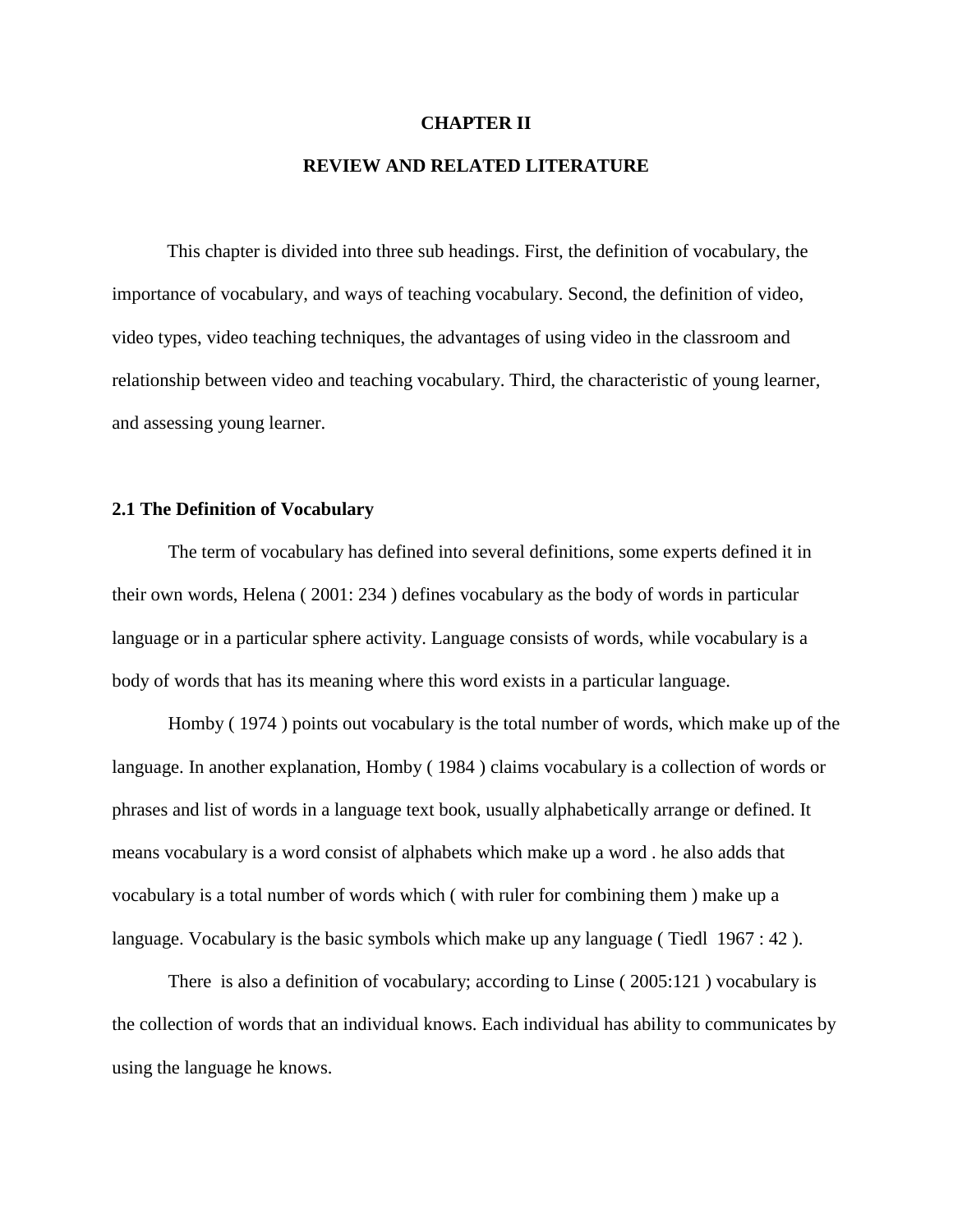From the definitions of vocabulary above, it can be a total number of alphabets to make up a word which is known in a particular language to commune.

#### **2.1.1 The Importance of Vocabulary**

In some discussion, vocabulary or lexis takes an important role in the language practice. People need to know vocabulary to arrange sentences in order to communicate. It is known that vocabulary has unlimited number since people try to elaborate the words which are appropriate to their language. They have been developing the use of words ( or vocabulary ) in which the use of vocabulary is more applicable to their language. Vocabulary is the focus of language ( Pyles and John, 1968:96 ).

In teaching English, vocabulary is apparently required to learn since four skills of English as listening, writing, reading and writing contains of vocabularies. Allen and Vallate ( 1997:49 ) state that vocabulary is an important factor in all language teaching. Vocabulary is the essential part of the language development, because vocabulary deals with the skills focused on listening, speaking, reading and writing. Vocabulary is the bridge for these skills to achieve the target language.

This study focuses on the teaching vocabulary to the children that is third graders in the elementary school SDN KARANG TURI Gresik. In the English course book. They study numerous words which are arranged thematically such as kinds of clothes, kinds of transportations, kinds of profession and parts of the body. These themes mostly consist of nouns. Course books for young learners often emphasize nouns because often young learners don't have literacy skills, so the only words that can easily be featured are nouns ( Linse, 2005: 121 ).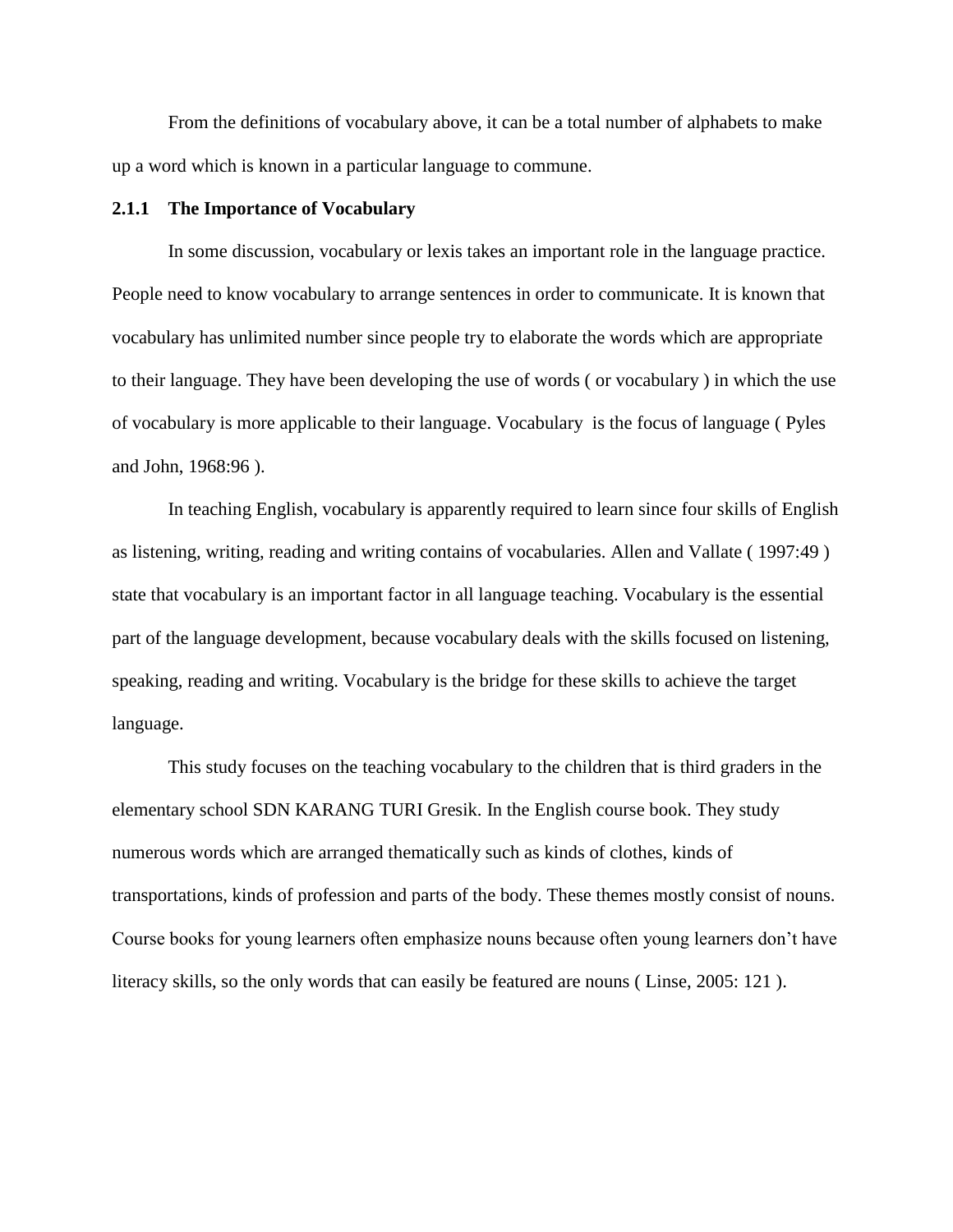The third grade have to remember plenty of words. These words will enable them to acquaire four skills they will learn. They will need the vocabulary to tell a story, to listen what their teacher say and even to write down some short and simple sentences.

It is important to help the young learners ( The third grade ) expand their vocabulary trough formal and informal instruction. For formal instruction, the students the meanings of words and ways to uncover the meaning of words through direct instructions. Informal instructions is non-rule oriented and often a " by the way" approach ( Linse, 2005:121 ).

Learning vocabulary for children ( the third grade ) is important. It enhances them to master further skills of English in the next level. They learn vocabularies by imitating the teacher. She has to be able to convey vocabularies well as ( Gale 1966:14 ) states vocabulary grows through experience. So that they will bear, speak, read and write well by having good vocabulary. Furthermore, the purpose of vocabulary study is to increase the understanding of the spoken and written word and to develop the ability to communicate effectively.

## **2.1.2 Ways of teaching vocabulary**

Studying vocabulary particularly for children is quite different since they will be interfered by his/her mother tongue or current language. To prevent those problems, teacher can use some principles or ways of how to teach vocabulary so the later, she can conduct a good vocabulary teaching and learning process. Basically, there are four types of vocabulary 1. High frequency, 2. Academic, 3. Technical 4. Low frequency. In choosing words teacher should consider the words to teach. Teacher can teach the lexis from the easiest to the most difficult, because not all students can gain the lexis quickly and easily, some of them may find difficulties.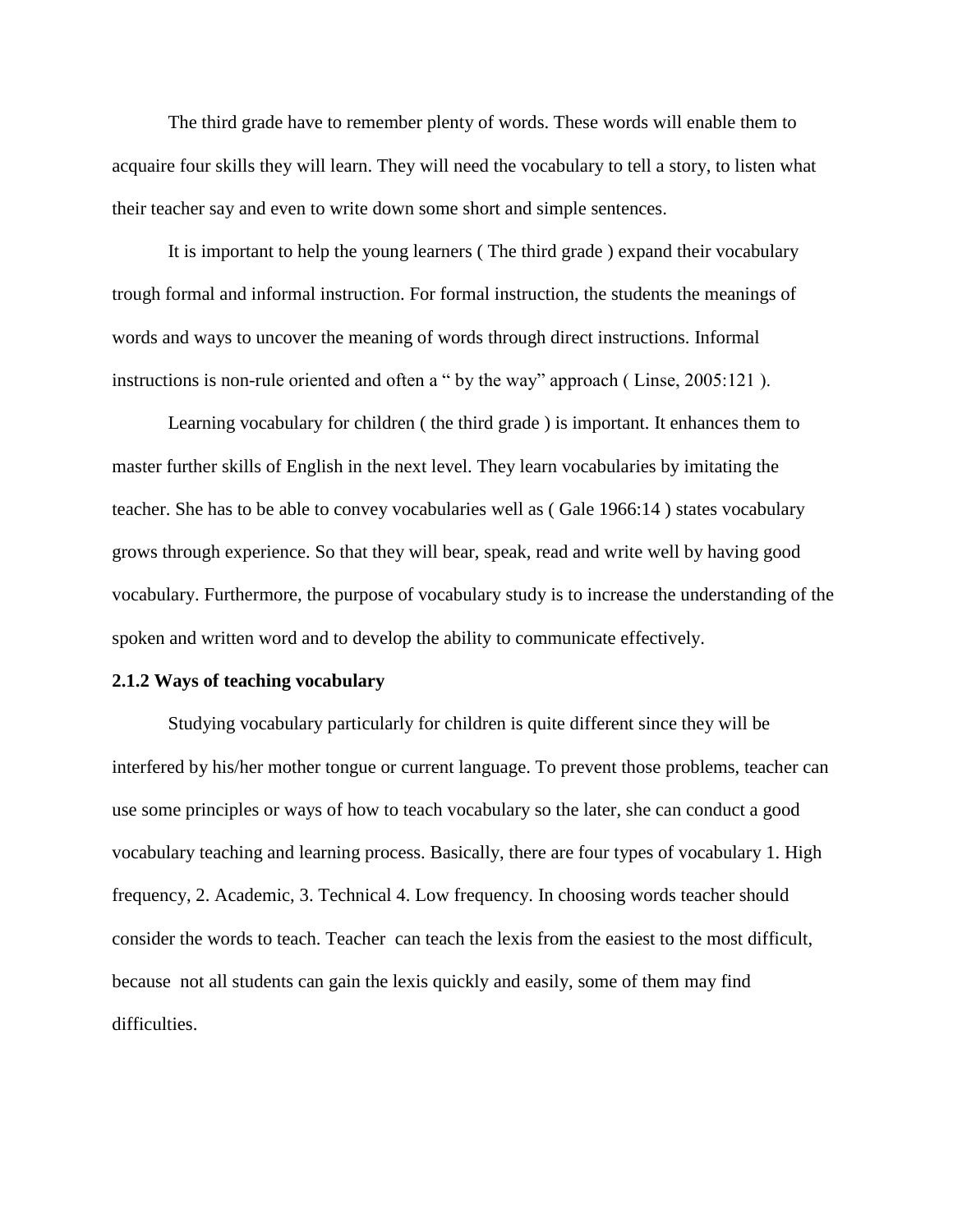Thus, teacher shall can teach vocabulary for student with Video tutorial. Experts has given guidance of how to teach vocabulary. Focus on the most vocabulary first beneficent, focus on vocabulary on most appropriate trick, give attention for telling hi-fi across four stands of one courses, advise student to reflect and responsibility takings for learned( Nunan,2003:135 140).

Whereas, Linse (2003) concludes some principles of how to teach vocabulary, ( 1) emphasize both direct and indirect teaching (2) teach vocabulary words before new activity,(3) teach how to use context clues appropriately,(4) present multiple exposures to new vocabulary items,(5) give opportunities for deep processing vocabulary notebooks. By applying some ways and principles above, the teacher can be get the students into maximum attainment.

#### **2.2 Video Types**

Nowadays many publishers produce video to accompany course book. Most of video have been produced to accompany course book that the teacher use whether in the course place or school. Video is not only VCD or DVD that are bought from the publisher, yet video can also be taken from internet such as YouTube for free. As Harmer (2001) has indicated that there are three basic types of video and learning videos,

1. Off-air programmes

Recorded progammes are taken from televistion channel. These videos include some accents and a high preponderance of regional vernacular. The teacher should consider which recorded program is suitable most for teaching learning activities. Moreover, all television programmes have their own copyright restrictions that might have serious consequences.

2. Real- world videos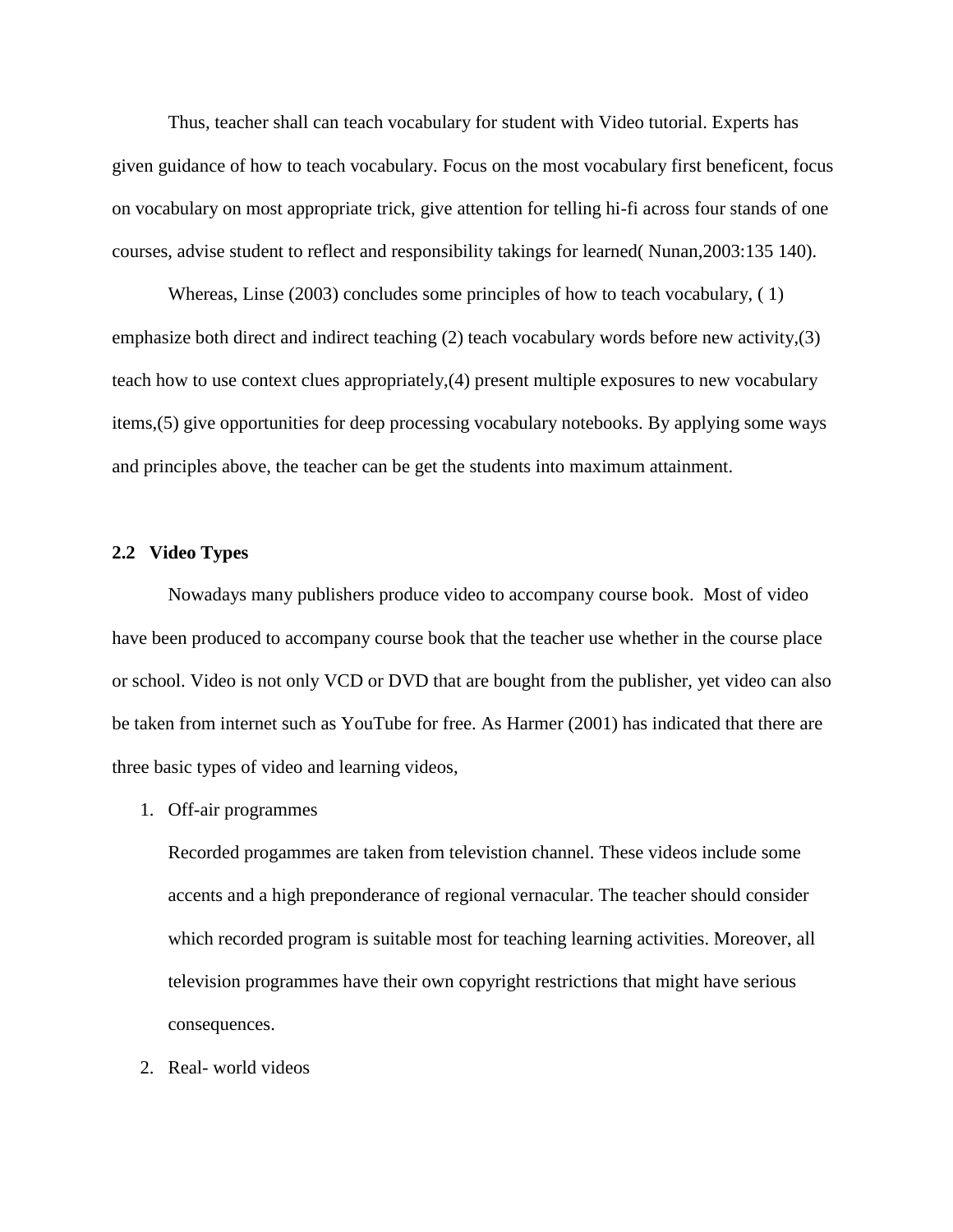This video can be feature films, wildlife documentaries, or comedy. Once again, it should be realized that the teacher must select the right video that potential and has good content.

3. Language learning videos

Many publishers now release the language learning videos which are functioned to accompany the course books even the workbooks. Many kinds of little made to these videos of which each has its own discussion. Mostly, these videos discuss something general such as animals, occupations, transportations, sports, vegetables, plants, and so on. Considering that these kinds of video have many advantages, this video deserve to accompany the beginners in studying vocabulary. In fact, this video has designed for the students in a particular level. Besides, they are designed to appeal to students to topic interest and multi- use as well.

From those types of video that have been stated above, the writer prefers to use language learning videos. The researcher uses videos which are taken from free website namely YouTube, these videos contained many kinds of topic such as family, school, body parts, days of the week and many others. He chose this video because it is proper to the objective of the lesson. Furthermore, this type of video represented some topic in the course book that the third grade used in EFL classroom.

#### **2.2.1. Video Teaching Techniques**

Video teaching techniques a part of vocabulary teaching and learning process. It is quite different from teaching vocabulary materials with other teaching aids such as picture, wall chart, realia, audio cassette, and filmstrips. Teacher needs a directions to make a easily good sequence. By this case, techniques of teaching using video are needed. Here are some ways of using video that are proposed by Lonergan ( 1984) :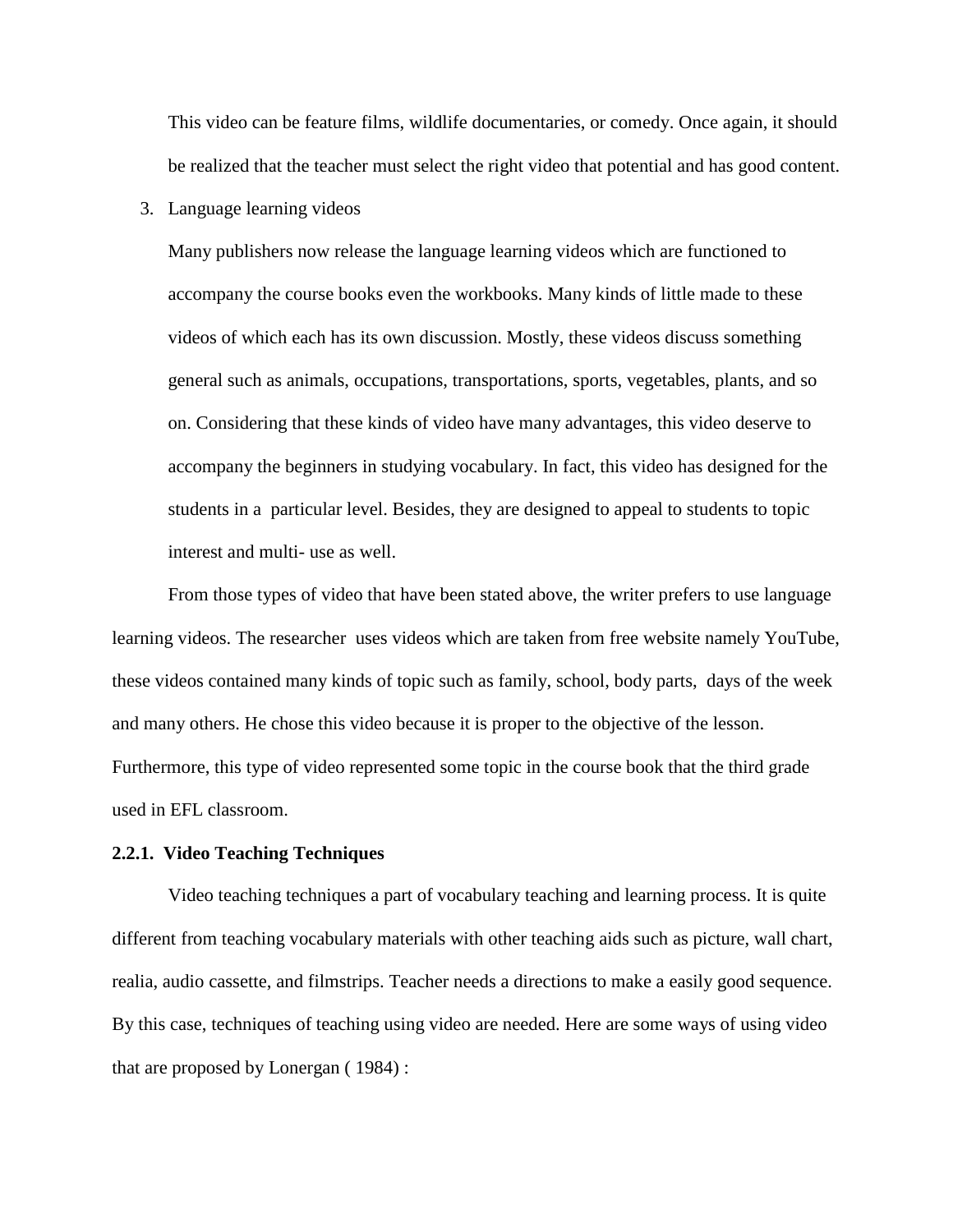- 1. Ask the learners to listen for a specific form or functional expression.
- 2. Use the pause button to stop the video after selected forms or functional expression then ask the learners to repeat what the last speaker in the video said.
- 3. Use the pause button to stop just before a speaker in the video says something you want to focus on, and ask the learners to predict what the speaker will say.
- 4. Tell the learners to pay careful attention to a short sequence because you want volunteers to act approximately what they hear and see after wards.
- 5. Get learners to sit in pairs facing each other, so that one of them can use see the video and the other cannot.

Dealing with the techniques above Harmer (2001:286) observes some ways of presenting video e.g fast forward, silent viewing, freeze frame, partial viewing. Furthermore, Stempleski and Tomalin (1990) conclude that some basic techniques for using are as follows:

- 1. Sound off/vision on (silent viewing)
- 2. Sound on /vision off
- 3. Pause /freeze-frame control ( to utilize with sound on/off and vision on / off controls as above)
- 4. Sound and vision on
- 5. Jumbling sequences, and
- 6. Split viewing

Even though not all the techniques that have been mentioned above are proper to the teaching of English vocabulary, at least they can be a direction or guidance for the teacher to each English vocabulary or help the teacher in organizing activities so that they know what to do with the video.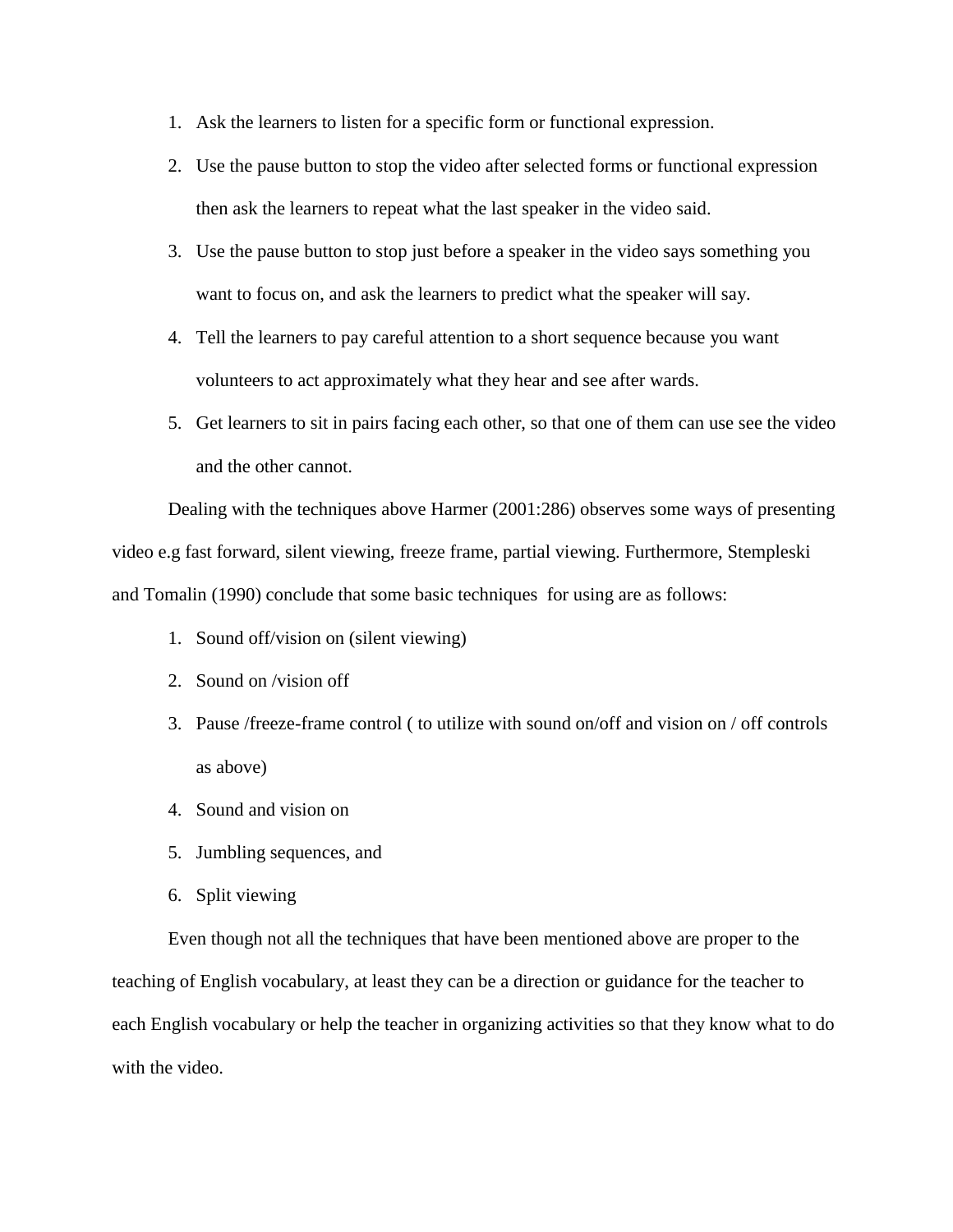#### **2.2.2 The Advantages and Disadvantages of using Video Tutorial in the Classroom**

It has been known that video as a teaching aid has many advantages than disadvantages. Many experts agree that video is really great source for teaching English particularly vocabulary. Knowing that the object of this study is the first graders of elementary school, this medium is proper for them to help them study vocabulary. Some statements that support video has lots of advantages are for instance.

- 1. It is an instructional medium that generates excitement
- 2. It provides practice in listening comprehension and aural skill
- 3. It effectively stimulate further study e.g. discussion or debate ( Sheerin 1982)
- 4. Listeners may not understand every word, but they can follow the main theme and recognize the most important points.

On the contrary, video also has some disadvantages for instance the "'nothing new" syndrome, just switching on the monitor in a classroom is not especially exciting ( Hammer,2001:283), the cost that will be so expensive to fulfill the video stuff and preparing a lesson based on a video sequence can be difficult and time concerning.

### **2.2.3 Teaching Vocabulary Using Video Tutorial**

The rationale of teaching vocabularies by using language teaching video. Tomalin and Stempleski ( 1990) observe two rationales between language-teaching video and teaching vocabulary :

- 1. Vocabulary developments-activities on new lexical sets are learnt are trough a sequence.
- 2. Vocabulary review activities reinforce language already presented or learnt.

In relation, Staddon and Branch ( 1998 ) state that video can be used for comprehension

( key words and detailed ), for vocabulary acquisition and for pronunciation and intonation. It is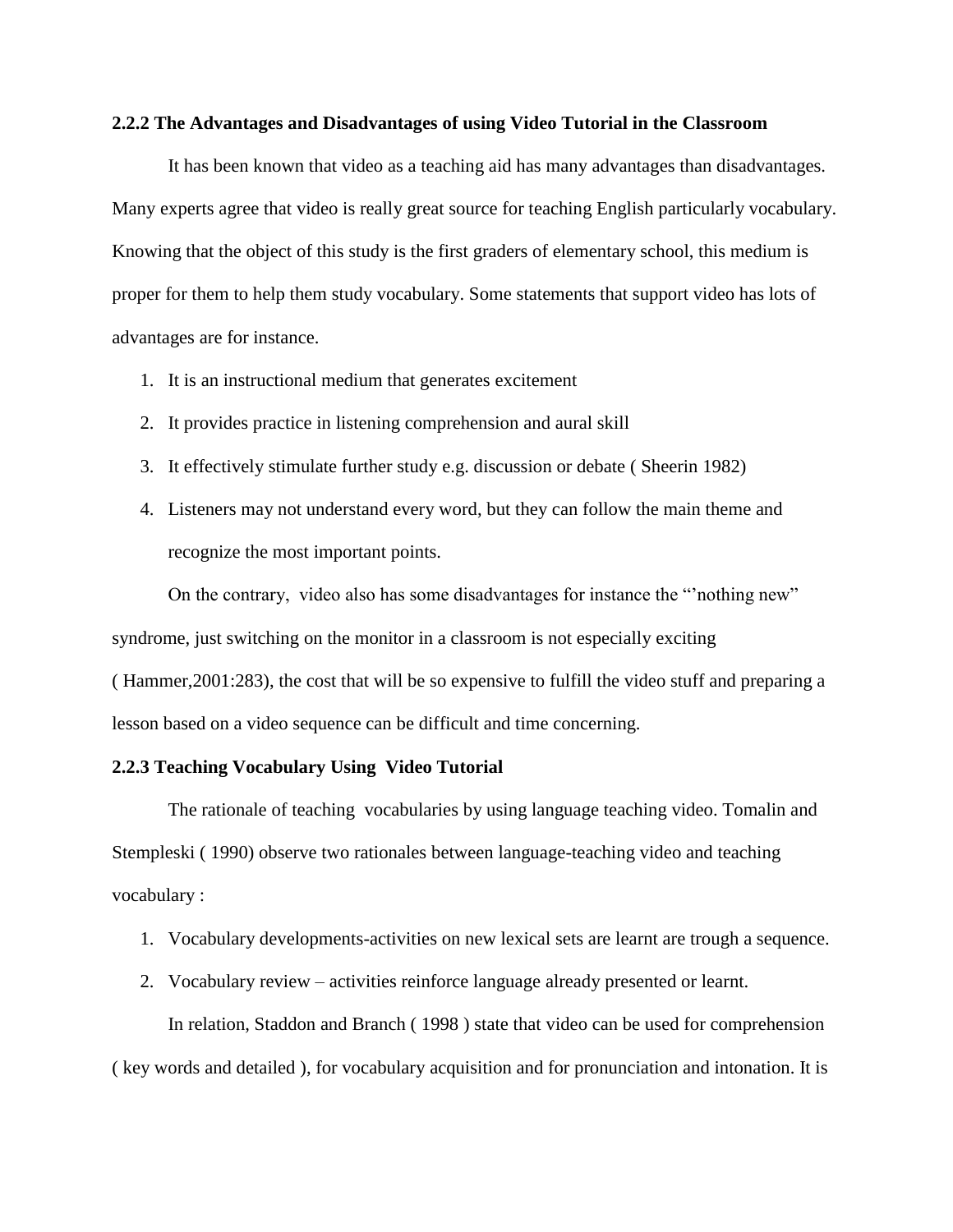clear that using video in teaching vocabulary effects one and another. Students can gain material easily since it is a new activity of using media in a classroom.

Most video materials contain vocabulary. It can be single word or multiword. The materials for elementary students are dealing with a certain theme like what third grade of SDN KARANG TURI Gresik. Study such as body parts.

## **2.2.4. Procedure In Using Video Tutorial.**

There are some steps and instruction to use of video tutorial. They are ;

- 1) The researcher choose the topic related the sylabus. The researcher chooses " parts of the body", as the topic.
- 2) The researcher prepered the laptop, LCD, and Video.
- 3) The researcher play the video. Then the students repeat and answer the question from the teacher.
- 4) The researcher correct the student's answer.

#### **2.3 The Characteristics of Young Learners**

In this study, young learners refer to the third grader of elementary school aged ten years old. They have different and specific characteristics than mature or adult learners. In this age there are two sides influence their characteristics they are mature side and childish side. Both side clearly influence their way of thinking towards something they learn. It is supported by Scott and Yterberg ( 1990:3 ) children of ten are relatively mature children with an adult side and a childish side.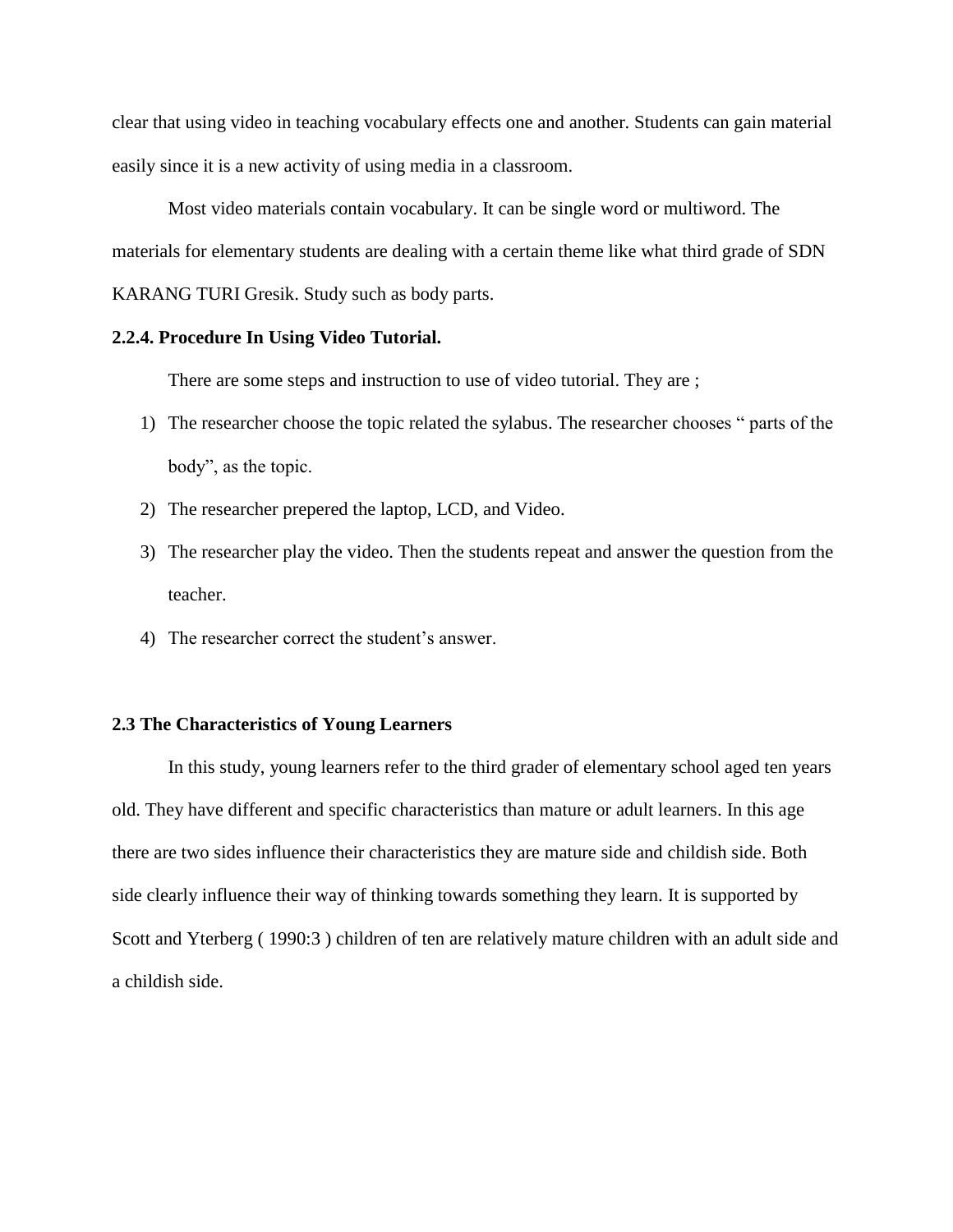Concerning that young learner's characteristics are different from adult learners. Expert classify some characteristics of young learners have, Hammer ( 2001: 38) concludes some characteristics of young children in the age Seven or Eight:

- 1. They are keen to talk about themselves, and respond well to learning that uses themselves and their own lives as main topics in the classroom.
- 2. They have a need for individual attention and approval from the teacher.
- 3. They respond to meaning even if they do not understand individual words.
- 4. They have a limited attention span: unless activities are extremely engaging they can easily get bored, losing interest after ten minutes or so.
- 5. Their understanding comes not just from explanation, but also from what they see and hear, and crucially, have a chance to touch and interact with.

In relation, scott and Yterberg ( 1990:3 ) mention the other characteristics to differentiate between young learners and adult learners. He mentions six characteristics of children 7 to 8 year olds.

- 1. They ask questions all the times.
- 2. They are able to make some decisions about their own learning.
- 3. They have definite views about what they like and don't like doing.
- 4. They are able to work with others and learn from others.
- 5. They have a developed sense of fairness about what happens in the classroom and begin to question the teacher's decisions.
- 6. They rely on the spoken words as well as the physical word to convey and understand meaning.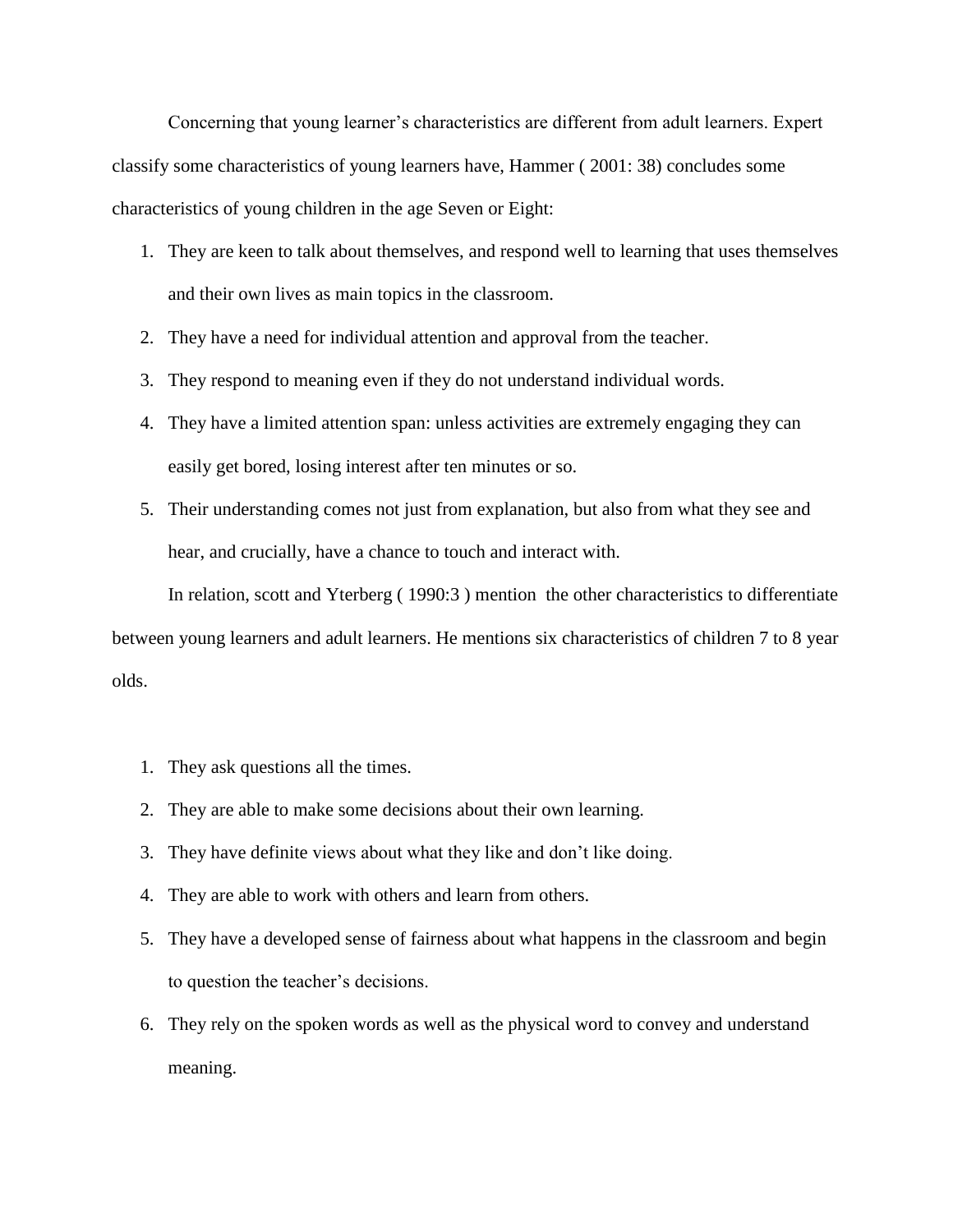A lot of questions may come out from the young learners about certain vocabulary. In this case, the teacher as the successor of English study has to answer the question correctly and accurately in order to avoid misinterpretation by the students ( Scott and Yterberg,1990).

Moreover, as Hildebrand ( 1992:3), has indicated another characteristics of young learner.

- 1. Young children are spontaneous, loving, curious, and creative.
- 2. Most children's vocabulary is limited by this age
- 3. Young children get what they want by physical means rather than verbal.
- 4. Young children ask many questions
- 5. They ask some question because they really want to know about everything and they want some attention.

To support expert's statement above, Harmer (2001) also adds four styles of learners.

- 1. Converges is a type which the learners or students tend to avoid the groups, because they believe in their own abilities.
- 2. Conformists is a type of learners who tend to be dependent, they are usually dependent to the teacher or in other word well-organized teachers.
- 3. Concrete learners is more like a conformist but what makes them different from conformist is they enjoy games and group work in class.
- 4. Communicative learners is prefer to be independents without any guidance from the teacher.

By the characteristics and learner style, the researcher need to recognize that each students has their own characteristics and style so as the teacher have to know which students need more personal attention than others thus the goal of English study can be achieved.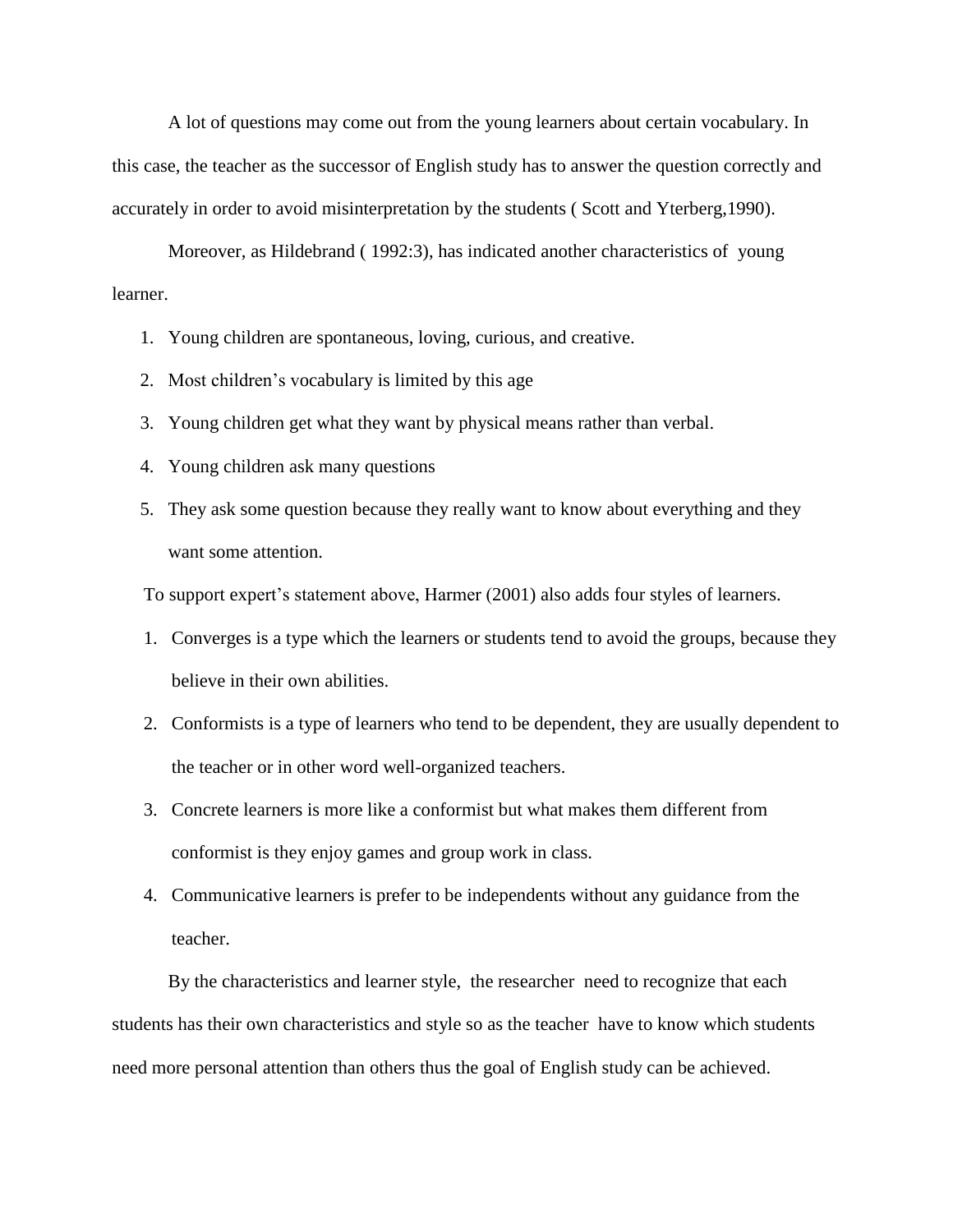## **2.3.1 Teaching English to Young Learners**

Preceding the discussion, the writer emphasizes that teaching vocabulary to young learners is completely different, consequently, the EFL teacher should consider some principles she might not know in the teaching vocabulary to them.

1. Activities should vary

Some researchers have viewed that children or young learners have some individual behaviors. One of them is that they are reluctant to stay for long time and do certain activity. Consequently English "Lesson" must be short-ten minutes is the longest time for which many primary children can sustain an interest in one activity ( Broughton, 2003:169).

The writer can not expect much the young learners to sit down for along time because it will barrier them to achieve the target language that has been planed. The teacher has a role as an organizer which she must be able to organize students to do various activities.

2. Lesson should be interesting

Vocabulary learning is a complex process demanding the acquisition of many skills. For young learners the English lesson maybe difficult to gain thus, the teacher must have what is also called motivation. Finocchiaro ( 1964:29) recognizes that motivation and incentive are necessary-the environment and the activities of the language classroom should increase the learner's motivation.

The teacher should make the teaching learning process as interesting as possible to attract students interest to study the lesson. Being motivator in the classroom will help the students to increase their motivation. On of the way that the teacher can use is by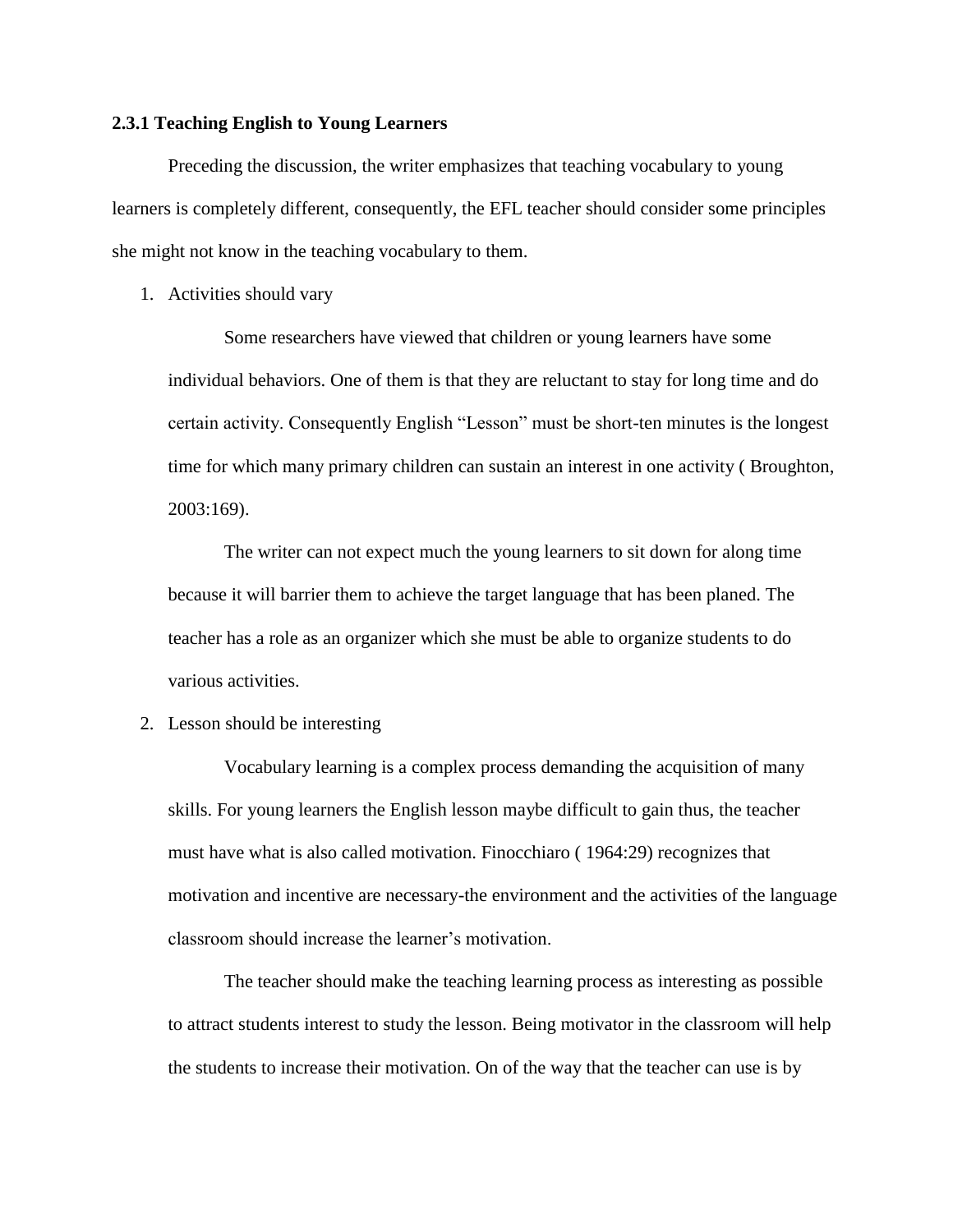using audio visual for instance video. To quote Huebener ( 1967:5) audio-visual devices is more deplorable in view of the fact that they lend themselves so well to that area and strengthen the linguistic phase as well as enrich the cultural phase of language teaching.

In addition, video increases learners motivation. It is a visual stimulus. Learners hear authentic language used in context. Its visual aspect facilitators comprehension.

3. Teach one thing one time

Young learners are able to deal at a time without much difficultly. But teaching a lot of things to them in one time can cause instruction and failure. As Hildebrand ( 1992) has indicate that by presenting a lot of things at one time will bring a failure to the teaching learning process.

4. Repetition

Boughton ( 2003:170) notice " they love repetition, common to all young children". Young children can also forget them quickly and easily as well. It is because in this level young children have relatively weak long-team memory. Whereas study English need a long-term and comprehensive. One of the main goals of vocabulary instruction, therefore, it is to help students improve their comprehension ( Hiebert and Kamil, 2005:27).

To achieve that goal and to help students comprehend the vocabularies well, teacher ought to repeat the vocabulary frequently and the students have to try reminding what their teacher say what the vocabulary explained, in the other word the vocabulary study should be again and again so that they can store it in their long-term memory.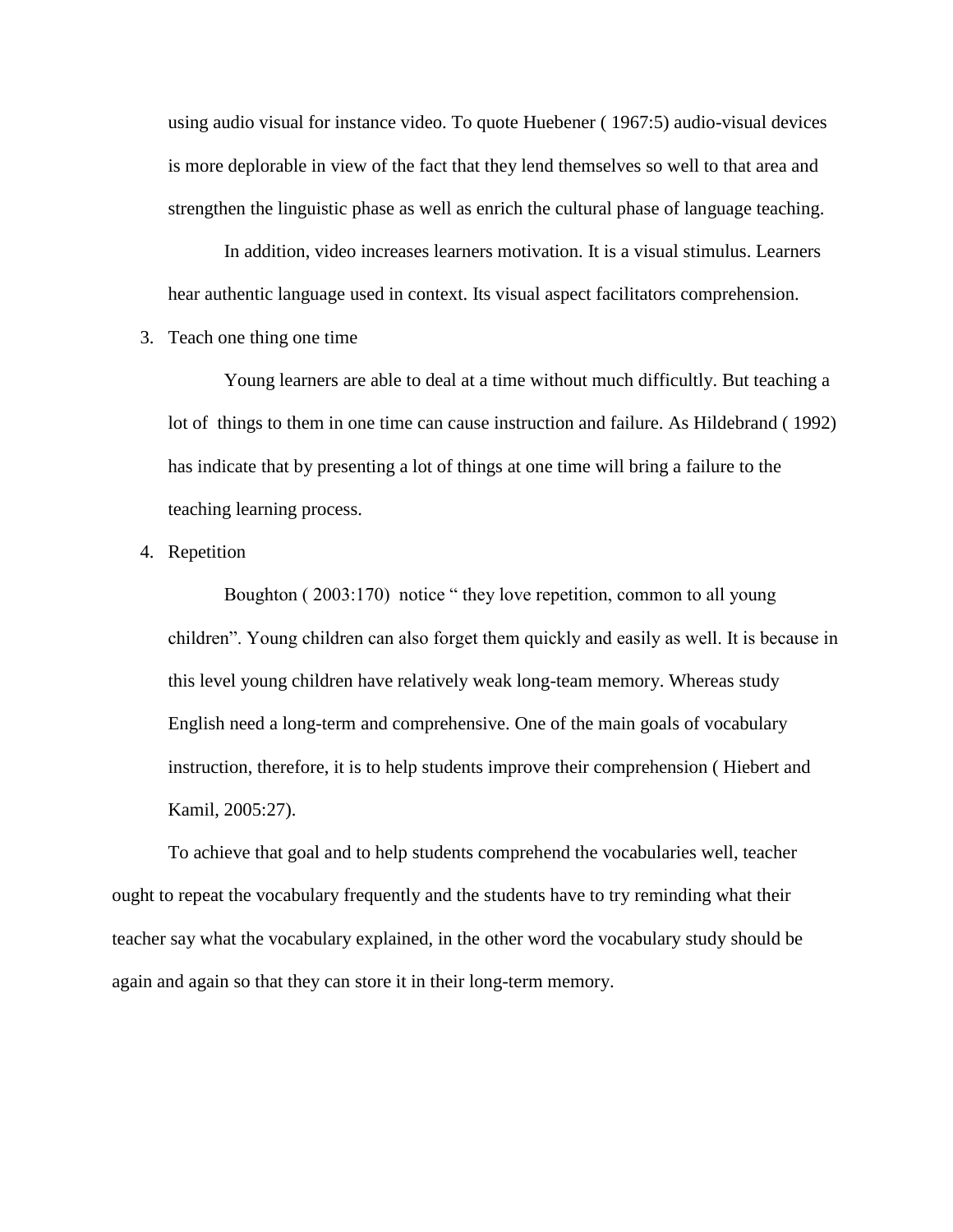Again video as a medium can help the students remind various of vocabulary. As

Canning-Wilson(2000) said that video offers foreign language learners a chance to improve their ability to understand comprehension input.

According to some explanations above, the writer can draw some conclusions:

- 1. The teacher should vary the activity particularly in the teaching and learning vocabulary, thus the students will not get bored quickly.
- 2. The teacher needs to set the lesson as interesting as possible. She can set up good routines by becoming a good motivator for her students.
- 3. The teacher should give her students chance to store vocabularies they learn by repeating regularly in order to have a good comprehension.

# **2.4 Teaching English as a Foreign Language**

It has been known that English foreign language in Indonesian particularly in remote government school such as in SDN KARANG TURI Gresik. This happened because not all the teachers can teach the material well. Mostly the teacher who teach the material is classroom. In fact, the successful of English lesson is the teacher it self. It is supported by Finnochiaro (1974: 99) that the teacher is the most important single factor in the teaching and learning process.

The teacher as the successor of the teaching and learning process should be able to transform the material well in order to attain the target language. He/she should have what is so called teaching ability. They have to be able to teach and select the appropriate materials for his/her students or even apply the method of how to teach English effectively. Teachers select the task according to their own beliefs about teaching and learning(Takac,2008).